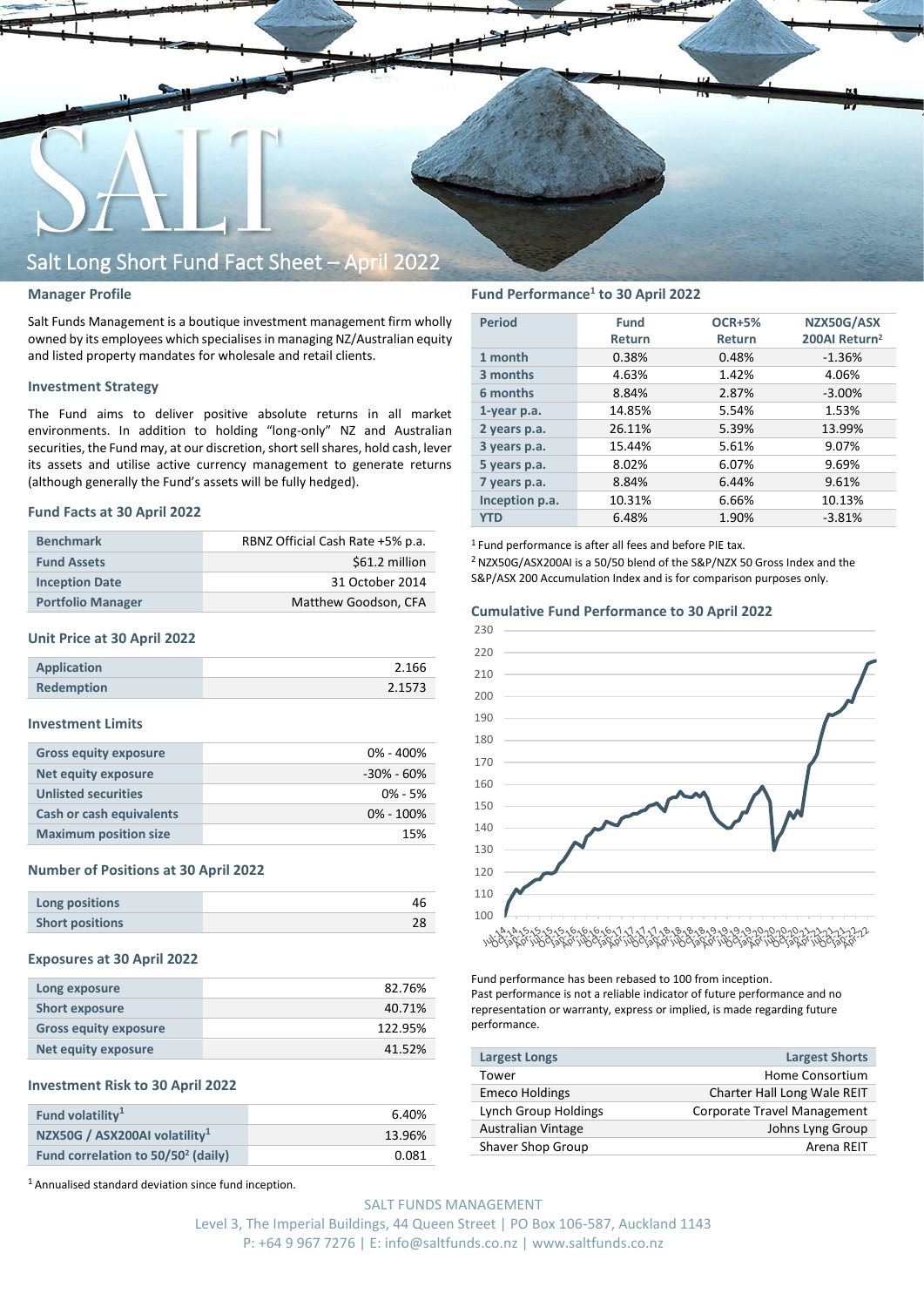### SALT

### **Country Allocation at 30 April 2022 (Gross Equity Exposure) April 2022 Individual Stock Contribution**





### **Fund Commentary**

Dear Fellow Investor,

Against a backdrop of volatile and negative equity markets, the Fund experienced a modestly positive month in April, with a return of +0.38% after all fees and taxes. This compared to - 1.9% for NZ equities, -0.9% for Australia and an alarmingly weak -8.3% for the MSCI World Index. We again delivered on our aim of providing an uncorrelated, less volatile return.

With a backdrop featuring the drums of war and rampant (although perhaps peaking) inflation pressures, we have lowered the risk levels of the Fund, with a gross exposure level of just over 120% and a net exposure in the low 40% region. As always, the nature of our generally high multiple, high beta shorts relative to our generally low multiple longs, means that we are running little net exposure on a risk-adjusted basis.

As the late, great Kenny Rogers put it, "You've got to know when to hold 'em, know when to fold 'em, know when to walk away and know when to run."

Over the last several months, we have been gradually walking away and lowering risk levels across many of our long and short positions as the reasons behind them have played out. There are two over-riding thought processes driving this.

Firstly, it would be a huge positive if the Russian war on Ukraine ended in some form of armistice. This looks less and less likely as each day goes by and the position of Europe and the USA appears to be shifting to weaken Russia to the point where it can't mount another invasion. This points to a longer

rather than shorter war. A black swan of tactical nuclear weapon usage cannot entirely be ruled out. We are obviously not geo-political experts but have to be cognisant of possible outcomes. The risk of escalation and the negative global supply-side shock from the war could hang over markets for some time yet.

Secondly, inflation readings continue to be horrid and central banks are way behind the curve. We have argued this for a long time but the difference now is that central banks are aggressively tightening and trying to restore credibility that they will do whatever is necessary to combat inflation. While the ECB and RBA are moving glacially, the main exception is the BoJ, whose continued targeting of a 0.25% long-bond yield has seen the Yen collapse in a rather alarming manner in recent weeks. Stop press, the RBA has raised by 0.25% to 0.35% as this is written, their first hike in 4,200 days.

We have just had two major negative supply-side shocks from Covid and the Ukraine, while inflation expectations are becoming entrenched as they spill over into wage inflation. The key risk is that inflation may only fall back to levels that are still above the top end of central bank ranges. If correct, this means that the era of zero and negative interest rates is over, possibly forever. In turn, that means the end of the TINA (there is no alternative) and GAAP (growth at any price) stock trades.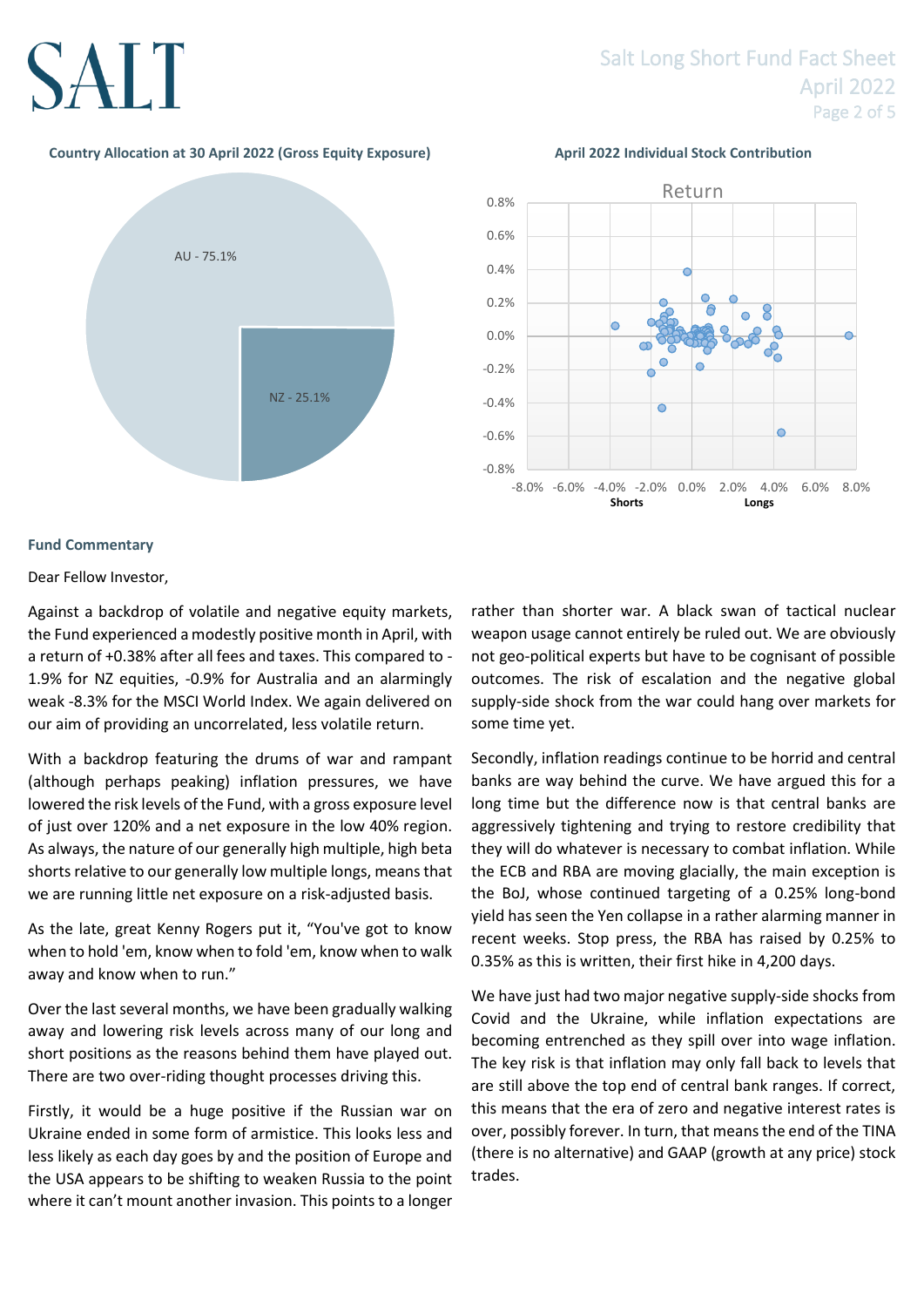# SALT

As shown in the chart below supplied by Forsyth Barr, NZ investment grade bond yields now exceed dividend yields. Equity market tourists from the term deposit department will be returning to whence they came. It is not that unusual historically for dividend yields to be below bond yields but the chart also shows that in the pre-GFC period they were far further below than now.



Are we already through the worst of the impact of inflation on bond yields? US 10-years have moved from 0.5% to 3.0% and NZ 10-years have risen even further from 0.5% to 3.8%. One way to think about these moves is to disentangle real bond yields from inflation expectations.

The chart below for the bellwether US market 10-year TIPS yield shows that real yields sat persistently at -1% in the era of ultra-loose monetary policy post-Covid. Apart from one other brief excursion below 0% in the 2013/14 period, negative real yields are most unusual. Indeed, the chart below suggests positive 1%-3% yields are more normal as monetary policy is tightened and QE changes over into QT. Add stabilised inflation at say 2.5% and this gives a potential nominal bond yield range of 3.5%-5.5% - still comfortably above the current yield of 3.0%. We are on the journey but haven't reached the destination yet.



Where bond yields ultimately settle remains to be seen but the view here is that the sell-off has fundamental legs and it is quite conceivable that it still has some distance to go.

The implications for what equities to own are clear. Our longs tend to be companies which can recoup inflation and which are cheap. We continue to avoid TINA and GAAP stocks, even though the latter have been massacred. The first chart below shows the ASX All Technology Index, which is - 30% from its highs in late 2021. Its constituents have tended to feature heavily in our short book. Globally, lower quality names have fallen far further, with this exemplified by the Ark Innovation Fund in the second chart below. So, while we have been covering some of our shorts, this is more of a tactical trading decision. Fundamentally, the darling-stock sell-off won't end until investors start focusing on earnings multiples and valuations rather than sales multiples.



Put all this together and our view remains very much unchanged from the last few months. Inflation is high and will decline to levels that are still above the top-end of central bank targets; bond yields have sold off sharply but real yields have only risen to 0% and surely have further to go; GAAP and TINA stocks are under the pump and will likely remain so due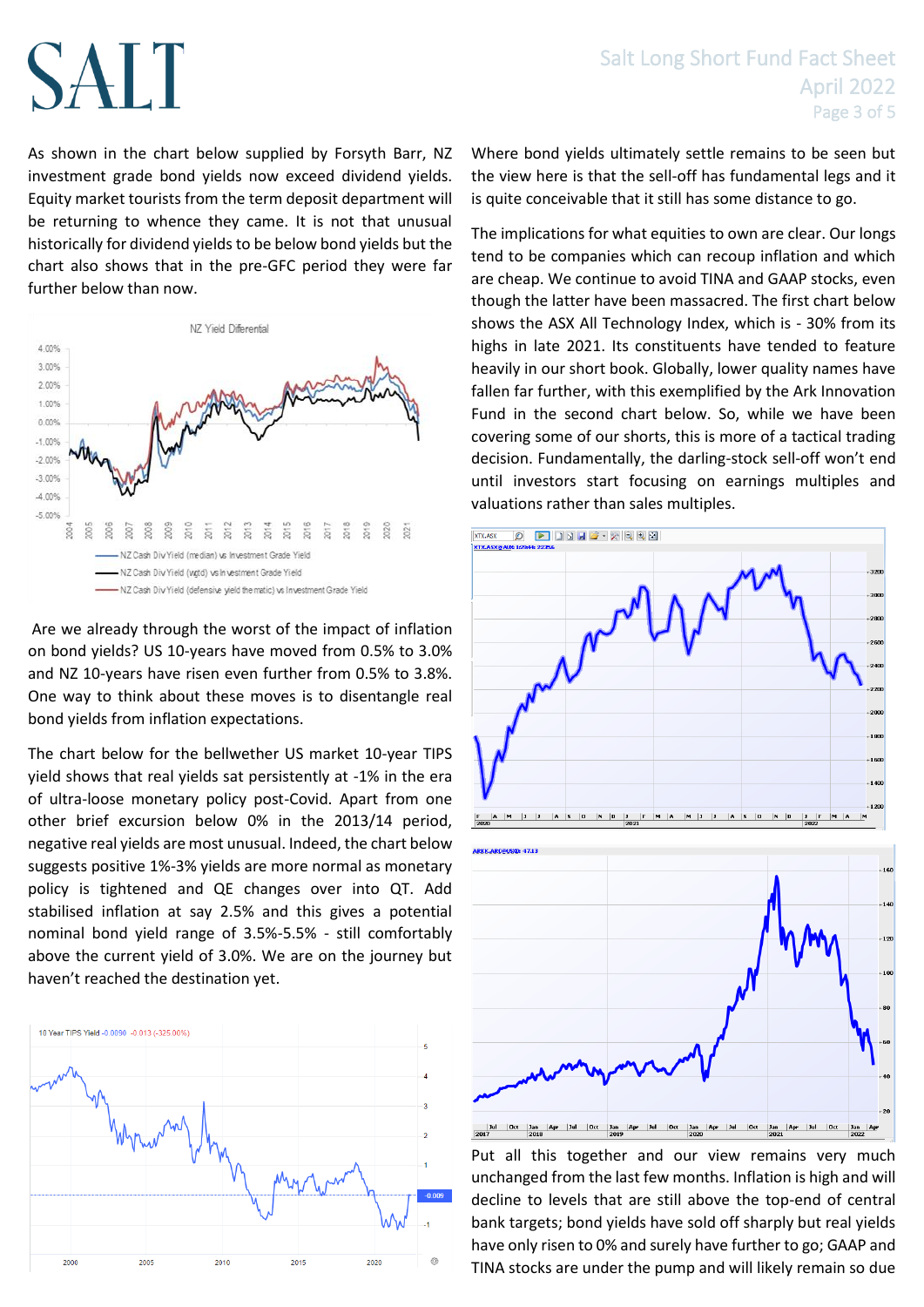### Salt Long Short Fund Fact Sheet April 2022 Page 4 of 5

# **SALT**

to rising bond yields; the lowest quality stocks have fallen the hardest.

We are sticking to stocks with pricing power, cheap valuations and special situations. Short term sentiment indicators from a whole host of sources are extremely bearish and possibly point to a tactical bounce but the monetary policy backdrop is still tough. The chart below of the "Buffett Indicator" puts the recent retracement into an ultra long-term context. The NZ equity market is far smaller as a percentage of GDP and less concerning at circa 70% of GDP but the US has become historically over-financialised.



One last quirky sign of the times comes from my favourite lagging indicator – thoroughbred yearling sales. The Inglis Easter Yearling Sale in Sydney in April grossed \$151m, finally surpassing the all-time "unsurpassable" record high set back in April 2008. We know what happened six months later. The average price for an unbroken, untried 1 year old horse that is 70% likely to lose money was \$399k. Yearlings and art are the ultimate sign of easy money and tend to move with a slight lag.

### **Fund Performance in April**

Returning to the Fund's performance in the month of April, the overall return of circa 0.5% pre fees and tax was comprised of a fractionally positive contribution from the long book and +0.5% from our shorts. In a negative month for markets, we are delighted to have made a slight positive return from our longs.

Our overall "winners to losers" ratio was again very acceptable at 60%. There was one large negative but a host of positives that were somewhat larger than our other detractors.

We lowered our net length from 47% to 42% over the month and still continued to do far better than the market on negative days. There were 9 down-days in April for the 50/50 index of Australia and NZ, with the average loss for the market being -0.55% on those days. The Fund was only up on 4 of those 9 days but delivered an average return on them of +0.03% - still markedly better than being -0.55%.

Interestingly, over the Fund's long history, there have been 1,121 positive days for the 50/50 index and we have delivered an average return of +0.022% on them. There have been 837 down days and our average return has been +0.065%. This is what uncorrelated positive returns look like.

The largest headwind yet again was our position in the multinational flower grower and distributor, Lynch Group (LGL, -11.1%), which continues to gradually wither. Our thesis is unchanged, it is just that the share price is markedly lower and it is on a forward PE of 10x Jun22 and 8.5x Jun23, with many years of growth ahead as it pushes on an open door in the Chinese flower market and benefits from supermarkets inexorably taking share from florists in Australia.

The short-term problem for LGL is that the lockdowns in China will undoubtedly be proving disruptive, with that market being around 40% of their profit. It should prove one-off and LGL should hopefully be benefitting from a post-Covid rebound in Australia but for now sentiment is as dreadful as the share price. We will stay our painful course.

Other headwinds were considerably smaller. For some time, we have been actively trading a short position in the highly volatile Corporate Travel (CTD, +10.5%) which rose sharply in the month on the apparently surprising information that travel is recovering post-Covid. Our issue is that CTD tends to be very promotional, that they are a serial acquirer with impenetrable accounts, and that even with analysts expecting a strong recovery, they are still on a PE of 27.6x Jun23 and 21.3x Jun24 consensus.

Other detractors were led by a tiny long in Hipages Group (HPG, -32.8%) which is the dominant portal in Australia for tradespeople. We like it because it has a clear path to profitability but it was hammered in line with every other small SaaS company during the month.

Our short in the medical insurer, NIB Holdings (NHF, +11.3%) also weighed on returns. Some investors appear buoyed by the coming recovery in their small travel insurance business and the continuing super-profits from their core health business. Our feedback is that there is a veritable flood of delayed procedures to be carried out as Australia comes out of Covid, so the period ahead could feature far heavier claims than are in anyone's numbers.